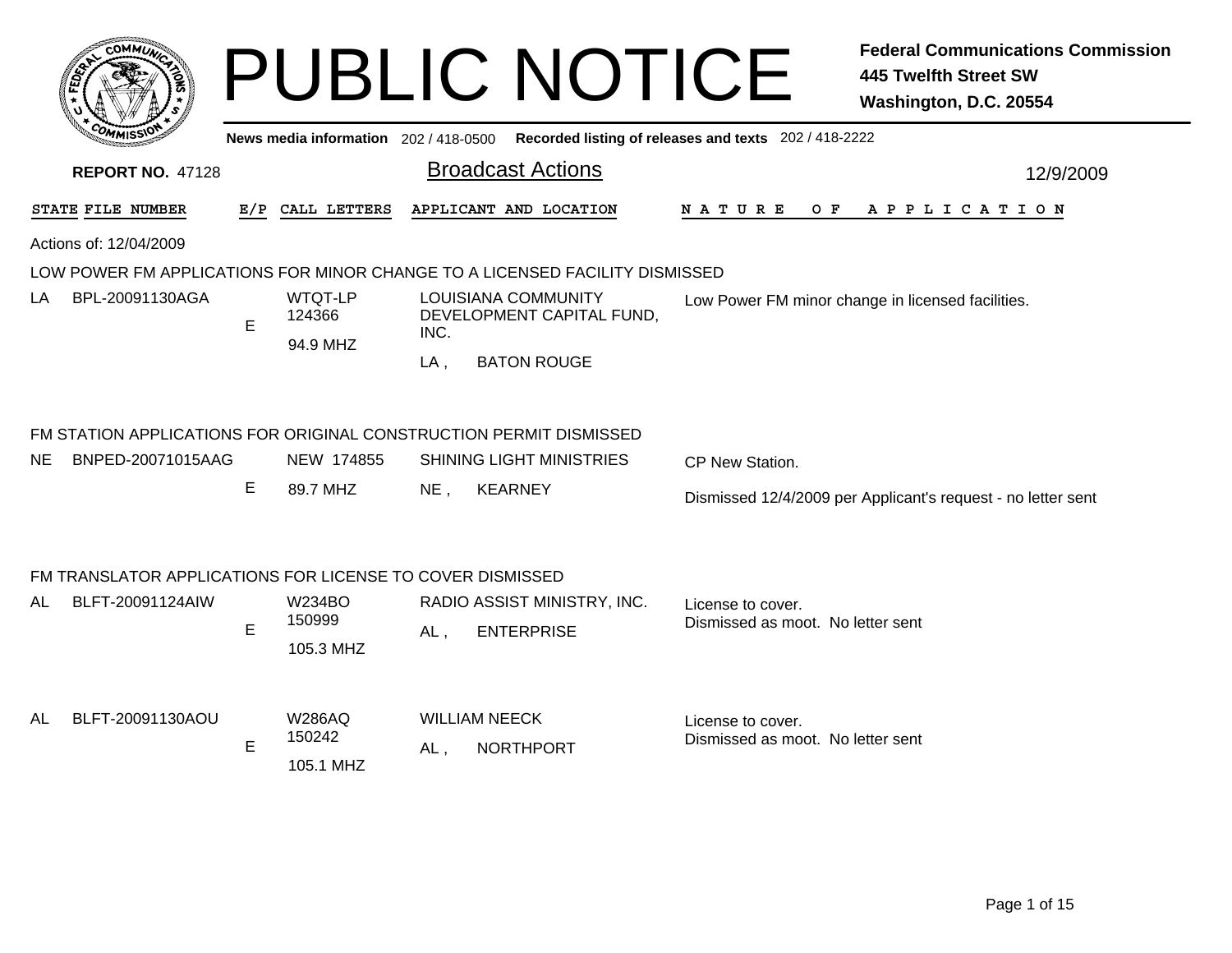|     |                                                         |    |                                       | <b>PUBLIC NOTICE</b>                                                    | <b>Federal Communications Commission</b><br><b>445 Twelfth Street SW</b><br>Washington, D.C. 20554                       |
|-----|---------------------------------------------------------|----|---------------------------------------|-------------------------------------------------------------------------|--------------------------------------------------------------------------------------------------------------------------|
|     |                                                         |    | News media information 202 / 418-0500 |                                                                         | Recorded listing of releases and texts 202 / 418-2222                                                                    |
|     | <b>REPORT NO. 47128</b>                                 |    |                                       | <b>Broadcast Actions</b>                                                | 12/9/2009                                                                                                                |
|     | STATE FILE NUMBER                                       |    | E/P CALL LETTERS                      | APPLICANT AND LOCATION                                                  | NATURE OF APPLICATION                                                                                                    |
|     | Actions of: 12/04/2009                                  |    |                                       |                                                                         |                                                                                                                          |
|     |                                                         |    |                                       | AM STATION APPLICATIONS FOR ASSIGNMENT OF LICENSE GRANTED               |                                                                                                                          |
| TN. | BAL-20090924ACH                                         |    | <b>WKVL 66618</b>                     | HORNE RADIO, LLC                                                        | Voluntary Assignment of License, as amended                                                                              |
|     |                                                         | Е  | 850 KHZ                               | <b>KNOXVILLE</b><br>$TN$ ,                                              | From: HORNE RADIO, LLC<br>To: BLOUNT BROADCASTING CORPORATION<br>Form 314                                                |
| TN  | BAL-20090924ACI                                         | E. | <b>WLOD 38473</b><br>1140 KHZ         | HORNE RADIO, LLC<br><b>LOUDON</b><br>$TN$ ,                             | Voluntary Assignment of License, as amended<br>From: HORNE RADIO, LLC<br>To: BLOUNT BROADCASTING CORPORATION<br>Form 314 |
|     |                                                         |    |                                       | AM STATION APPLICATIONS FOR MINOR CHANGE TO A LICENSED FACILITY GRANTED |                                                                                                                          |
| CA. | BP-20090721ABU                                          |    | KDYA 54263                            | <b>BAYBRIDGE COMMUNICATIONS,</b>                                        | Minor change in licensed facilities.                                                                                     |
|     |                                                         | E  | 1190 KHZ                              | L.L.C.<br>VALLEJO<br>CA,                                                | Engineering Amendment filed 10/28/2009                                                                                   |
|     | AM STATION APPLICATIONS FOR TRANSFER OF CONTROL GRANTED |    |                                       |                                                                         |                                                                                                                          |
| KS. | BTC-20090714ABZ                                         |    | <b>KLOE 18077</b>                     | MELIA COMMUNICATIONS, INC.                                              | Voluntary Transfer of Control, as amended                                                                                |

E 730 KHZ KS , GOODLAND From: MARTIN MELIA AND KATHLEEN MELIA To: MONTE M. MILLER, JR. Form 315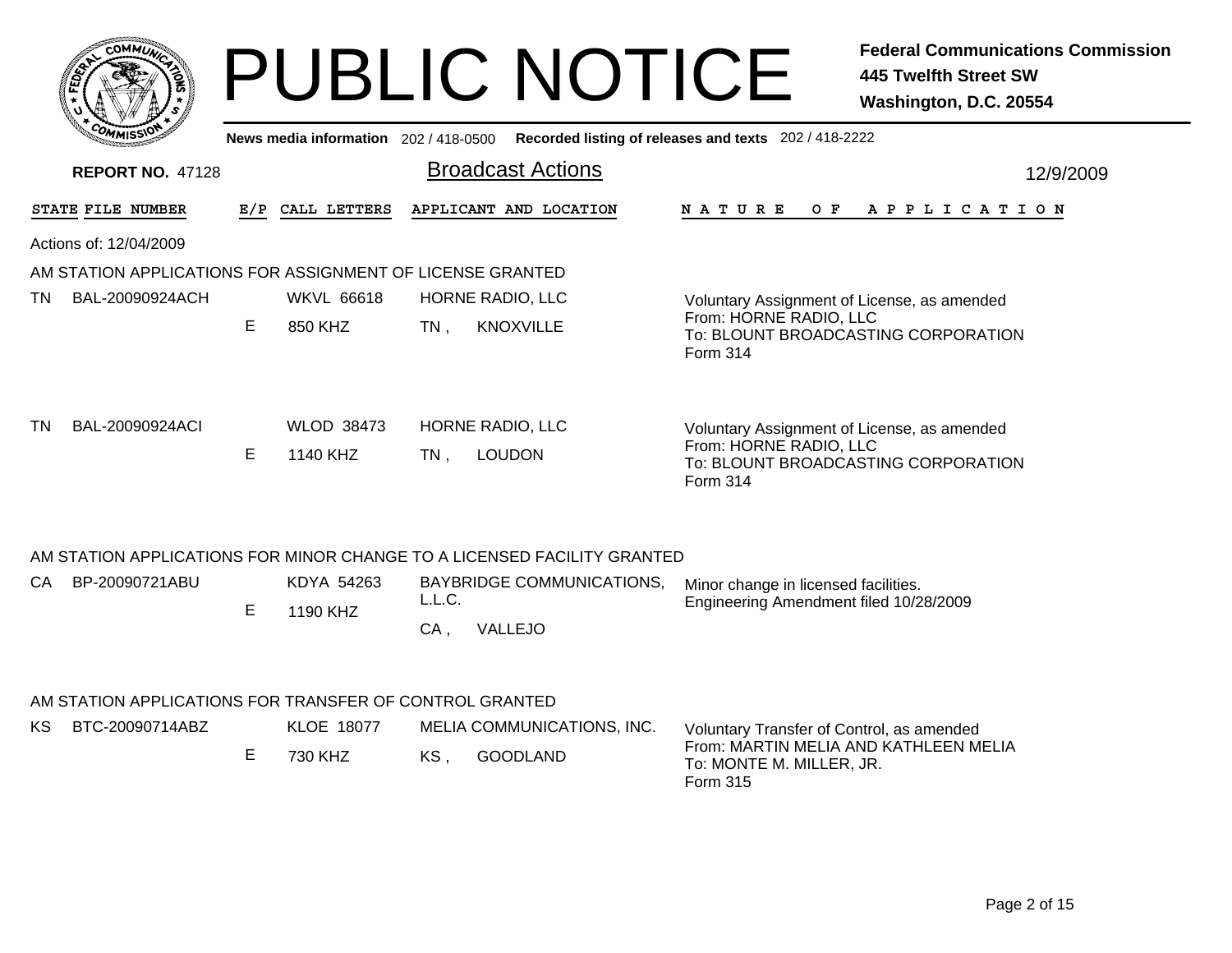| <b>COMMUT</b>                                                                           |        | News media information 202/418-0500 |            | <b>PUBLIC NOTICE</b>                                                                        | Recorded listing of releases and texts 202 / 418-2222 | <b>Federal Communications Commission</b><br><b>445 Twelfth Street SW</b><br>Washington, D.C. 20554 |
|-----------------------------------------------------------------------------------------|--------|-------------------------------------|------------|---------------------------------------------------------------------------------------------|-------------------------------------------------------|----------------------------------------------------------------------------------------------------|
| <b>REPORT NO. 47128</b>                                                                 |        |                                     |            | <b>Broadcast Actions</b>                                                                    |                                                       | 12/9/2009                                                                                          |
| STATE FILE NUMBER                                                                       |        | E/P CALL LETTERS                    |            | APPLICANT AND LOCATION                                                                      | N A T U R E<br>O F                                    | A P P L I C A T I O N                                                                              |
| Actions of: 12/04/2009<br>DIGITAL CLASS A TV APPLICATIONS FOR DIGITAL FLASH CUT GRANTED |        |                                     |            |                                                                                             |                                                       |                                                                                                    |
| BDFCDTA-20091102AAJ<br>OR.                                                              |        | K47GI-D 5011                        |            | BETTER LIFE TELEVISION                                                                      | Minor change of callsign K47GI.                       |                                                                                                    |
| BDFCDTA-20091102ACW<br>OR.                                                              | Е<br>Е | CHAN-47<br>K19GH-D 8257<br>CHAN-19  | OR,<br>OR. | <b>GRANTS PASS</b><br><b>CALIFORNIA OREGON</b><br><b>BROADCASTING, INC.</b><br>EUGENE, ETC. | Minor change of callsign K19GH.                       |                                                                                                    |
| DIGITAL TV APPLICATIONS FOR CP EXTENSION GRANTED                                        |        |                                     |            |                                                                                             |                                                       |                                                                                                    |
| BEP-20091110AEZ<br>TX.                                                                  | E      | KHTX-LD<br>168805<br>CHAN-21        | TX.        | <b>INTERNATIONAL</b><br><b>BROADCASTING NETWORK</b><br><b>HUNTSVILLE</b>                    | BDCCDTL-20061030AOC                                   | Extension of time to complete digital construction permit:                                         |
| FM BOOSTER APPLICATIONS FOR LICENSE TO COVER GRANTED                                    |        |                                     |            |                                                                                             |                                                       |                                                                                                    |
| BLFTB-20091124AEL<br>NV.                                                                | E      | KZZD-FM1<br>181097                  | INC.       | SHAMROCK COMMUNICATIONS,                                                                    | License to cover.                                     |                                                                                                    |
|                                                                                         |        | 104.1 MHZ                           | NV,        | <b>OLINGHOUSE</b>                                                                           |                                                       |                                                                                                    |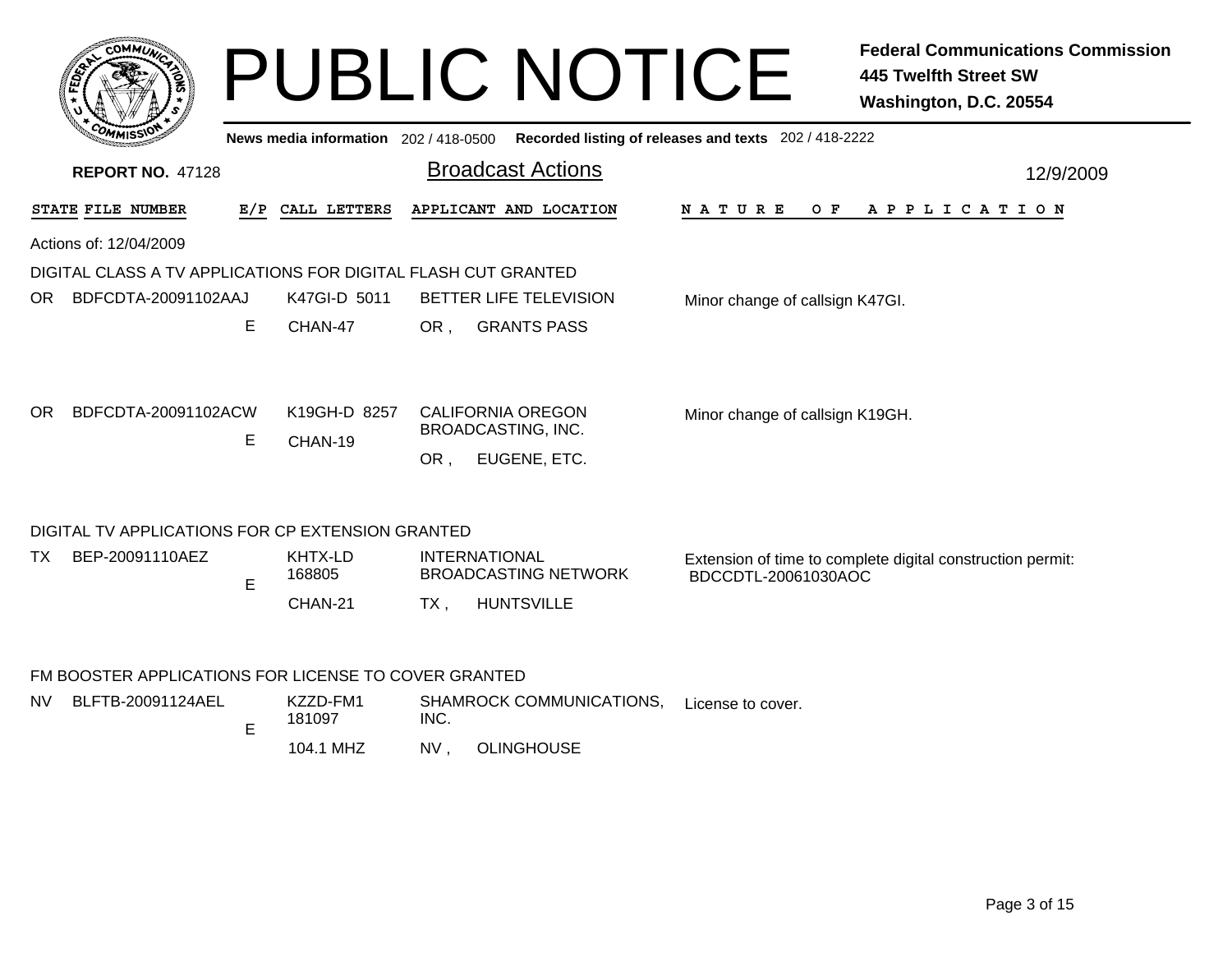|                  | c <sub>0</sub><br><b>MMUNA</b><br>¢. |  |
|------------------|--------------------------------------|--|
| <b>FEDET</b>     |                                      |  |
|                  |                                      |  |
| CO <sub>MI</sub> | MISS'<br>---                         |  |

## PUBLIC NOTICE **Federal Communications Commission 445 Twelfth Street SW Washington, D.C. 20554**

|    | <b><i>CHAMISSIO</i></b>                                                        |   |                                |      | News media information 202/418-0500 Recorded listing of releases and texts 202/418-2222 |                                                  |  |  |     |  |  |                       |  |           |
|----|--------------------------------------------------------------------------------|---|--------------------------------|------|-----------------------------------------------------------------------------------------|--------------------------------------------------|--|--|-----|--|--|-----------------------|--|-----------|
|    | <b>REPORT NO. 47128</b>                                                        |   |                                |      | <b>Broadcast Actions</b>                                                                |                                                  |  |  |     |  |  |                       |  | 12/9/2009 |
|    | STATE FILE NUMBER                                                              |   | E/P CALL LETTERS               |      | APPLICANT AND LOCATION                                                                  | N A T U R E                                      |  |  | O F |  |  | A P P L I C A T I O N |  |           |
|    | Actions of: 12/04/2009                                                         |   |                                |      |                                                                                         |                                                  |  |  |     |  |  |                       |  |           |
|    | FM STATION APPLICATIONS FOR ASSIGNMENT OF LICENSE GRANTED                      |   |                                |      |                                                                                         |                                                  |  |  |     |  |  |                       |  |           |
| GU | BALH-20090902ACS                                                               |   | KIJI 164176                    |      | <b>GUAM BROADCAST SERVICES,</b>                                                         | <b>Voluntary Assignment of License</b>           |  |  |     |  |  |                       |  |           |
|    |                                                                                | E | 104.3 MHZ                      | INC. |                                                                                         | From: GUAM BROADCAST SERVICES, INC.              |  |  |     |  |  |                       |  |           |
|    |                                                                                |   |                                | GU,  | <b>TUMON</b>                                                                            | To: CHOICE BROADCASTING COMPANY, LLC<br>Form 314 |  |  |     |  |  |                       |  |           |
| SC | FM STATION APPLICATIONS FOR LICENSE TO COVER GRANTED<br><b>BLH-20090617ACL</b> | E | <b>WIOP 6634</b><br>95.9 MHZ   | SC,  | APEX BROADCASTING, INC.<br><b>ISLE OF PALMS</b>                                         | License to cover.                                |  |  |     |  |  |                       |  |           |
| ΙA | BLED-20091123AEH                                                               | E | <b>KRNF 173311</b><br>89.7 MHZ | IA,  | AMERICAN RADIO MISSIONS<br>FOUNDATION CORPORATION<br><b>MONTEZUMA</b>                   | License to cover.                                |  |  |     |  |  |                       |  |           |
| ΤN | BLH-20091125ADM                                                                | Е | <b>WNFZ 31837</b><br>94.3 MHZ  | TN.  | <b>JOHN W. PIRKLE</b><br><b>POWELL</b>                                                  | License to cover.                                |  |  |     |  |  |                       |  |           |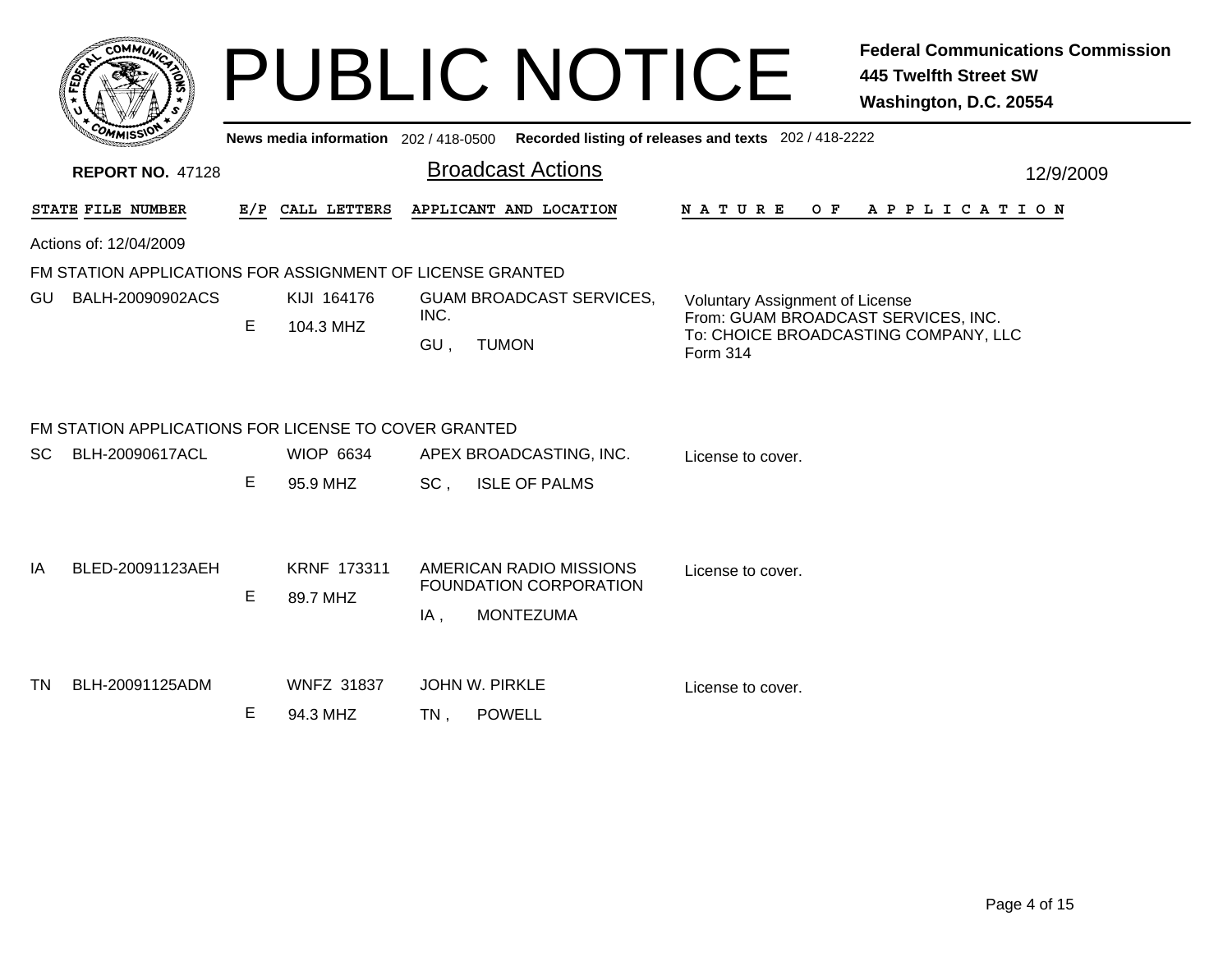|           | <b>COMMUT</b>           |     |                                       |                   | <b>PUBLIC NOTICE</b>                                             |                                                                                     | <b>Federal Communications Commission</b><br><b>445 Twelfth Street SW</b><br>Washington, D.C. 20554 |  |  |
|-----------|-------------------------|-----|---------------------------------------|-------------------|------------------------------------------------------------------|-------------------------------------------------------------------------------------|----------------------------------------------------------------------------------------------------|--|--|
|           |                         |     | News media information 202 / 418-0500 |                   |                                                                  | Recorded listing of releases and texts 202 / 418-2222                               |                                                                                                    |  |  |
|           | <b>REPORT NO. 47128</b> |     |                                       |                   | <b>Broadcast Actions</b>                                         |                                                                                     | 12/9/2009                                                                                          |  |  |
|           | STATE FILE NUMBER       | E/P | CALL LETTERS                          |                   | APPLICANT AND LOCATION                                           | N A T U R E<br>O F                                                                  | APPLICATION                                                                                        |  |  |
|           | Actions of: 12/04/2009  |     |                                       |                   |                                                                  |                                                                                     |                                                                                                    |  |  |
|           |                         |     |                                       |                   | FM STATION APPLICATIONS FOR ORIGINAL CONSTRUCTION PERMIT GRANTED |                                                                                     |                                                                                                    |  |  |
| AZ        | BNPED-20071012AKA       | Е   | NEW 173675                            |                   | MURPHY COMMUNICATIONS<br>INSTITUTE, INC.                         | CP New Station.                                                                     |                                                                                                    |  |  |
|           |                         |     | 88.3 MHZ                              | AZ,               | <b>BULLHEAD CITY</b>                                             |                                                                                     |                                                                                                    |  |  |
| TX        | BNPH-20091007AAN        | Е   | NEW 181071<br>103.3 MHZ               | TX,               | PAMPA BROADCASTERS, INC.<br><b>PAMPA</b>                         | CP New Station.<br>Auction 79 Application                                           |                                                                                                    |  |  |
| LA        | BNPH-20091016AEB        | Е   | NEW 183334<br>104.1 MHZ               | LA,               | DELTA MEDIA CORPORATION<br><b>OAK GROVE</b>                      | CP New Station.<br>Auction 79 Application                                           |                                                                                                    |  |  |
| ТX        | BNPH-20091016AEI        | Е   | NEW 183341<br>93.3 MHZ                | TX,               | IN PHASE BROADCASTING, INC<br><b>BUFFALO GAP</b>                 | CP New Station.<br>Auction 79 Application<br>Engineering Amendment filed 11/18/2009 |                                                                                                    |  |  |
| <b>FL</b> | BNPH-20091019ACD        | Е   | NEW 183337<br>107.5 MHZ               | <b>LLC</b><br>FL, | SMALLTOWN BROADCASTING,<br><b>JASPER</b>                         | CP New Station.<br>Auction 79 Application                                           |                                                                                                    |  |  |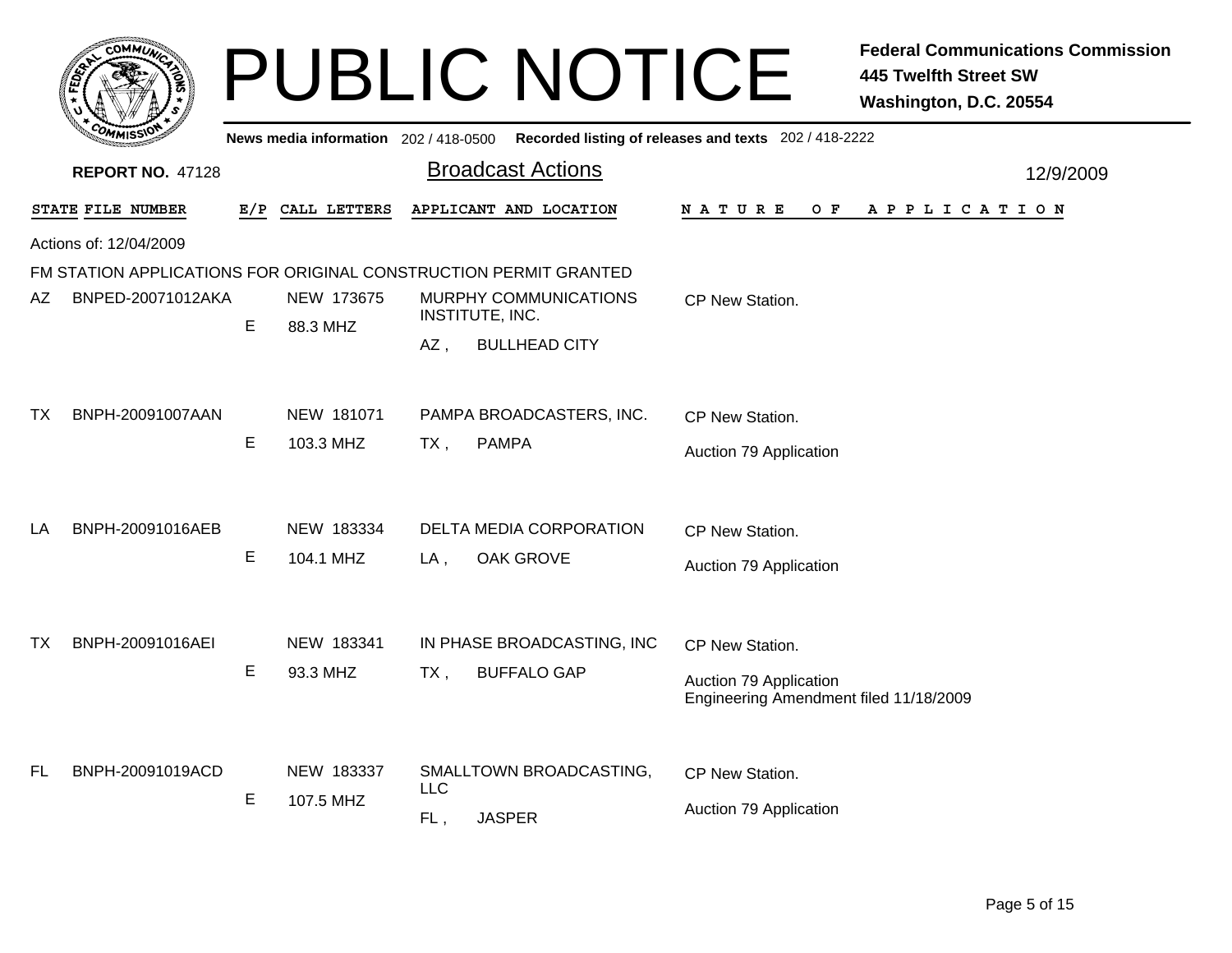|           | <b>COMMUT</b>           |     |                                     |        | <b>PUBLIC NOTICE</b>                                             |                                                                  | <b>Federal Communications Commission</b><br><b>445 Twelfth Street SW</b><br>Washington, D.C. 20554 |
|-----------|-------------------------|-----|-------------------------------------|--------|------------------------------------------------------------------|------------------------------------------------------------------|----------------------------------------------------------------------------------------------------|
|           |                         |     | News media information 202/418-0500 |        |                                                                  | Recorded listing of releases and texts 202 / 418-2222            |                                                                                                    |
|           | <b>REPORT NO. 47128</b> |     |                                     |        | <b>Broadcast Actions</b>                                         |                                                                  | 12/9/2009                                                                                          |
|           | STATE FILE NUMBER       | E/P | CALL LETTERS                        |        | APPLICANT AND LOCATION                                           | <b>NATURE</b><br>O F                                             | A P P L I C A T I O N                                                                              |
|           | Actions of: 12/04/2009  |     |                                     |        |                                                                  |                                                                  |                                                                                                    |
|           |                         |     |                                     |        | FM STATION APPLICATIONS FOR ORIGINAL CONSTRUCTION PERMIT GRANTED |                                                                  |                                                                                                    |
| CA        | BNPH-20091019ACM        |     | NEW 183366                          |        | BIG CAT BROADCASTING, LLC                                        | CP New Station.                                                  |                                                                                                    |
|           |                         | Е   | 101.7 MHZ                           | $CA$ , | <b>PORTOLA</b>                                                   | Auction 79 Application<br>Engineering Amendment filed 11/25/2009 |                                                                                                    |
| <b>TX</b> | BNPH-20091019ACS        |     | NEW 183315                          |        | HISPANIC TARGET MEDIA INC.                                       | CP New Station.                                                  |                                                                                                    |
|           |                         | Е   | 92.5 MHZ                            | $TX$ , | <b>GROOM</b>                                                     | Auctoin 79 Application                                           |                                                                                                    |
| <b>TX</b> | BNPH-20091019ACT        |     | NEW 183316                          |        | HISPANIC TARGET MEDIA INC.                                       | CP New Station.                                                  |                                                                                                    |
|           |                         | Ε   | 93.7 MHZ                            | $TX$ , | <b>RANKIN</b>                                                    | Auction 79 Application                                           |                                                                                                    |
| AL        | BNPH-20091019AFM        |     | NEW 183320                          |        | PORTER, MILDRED R                                                | CP New Station.                                                  |                                                                                                    |
|           |                         | Е   | 107.3 MHZ                           | AL,    | <b>BOLIGEE</b>                                                   | Auction 79 Application                                           |                                                                                                    |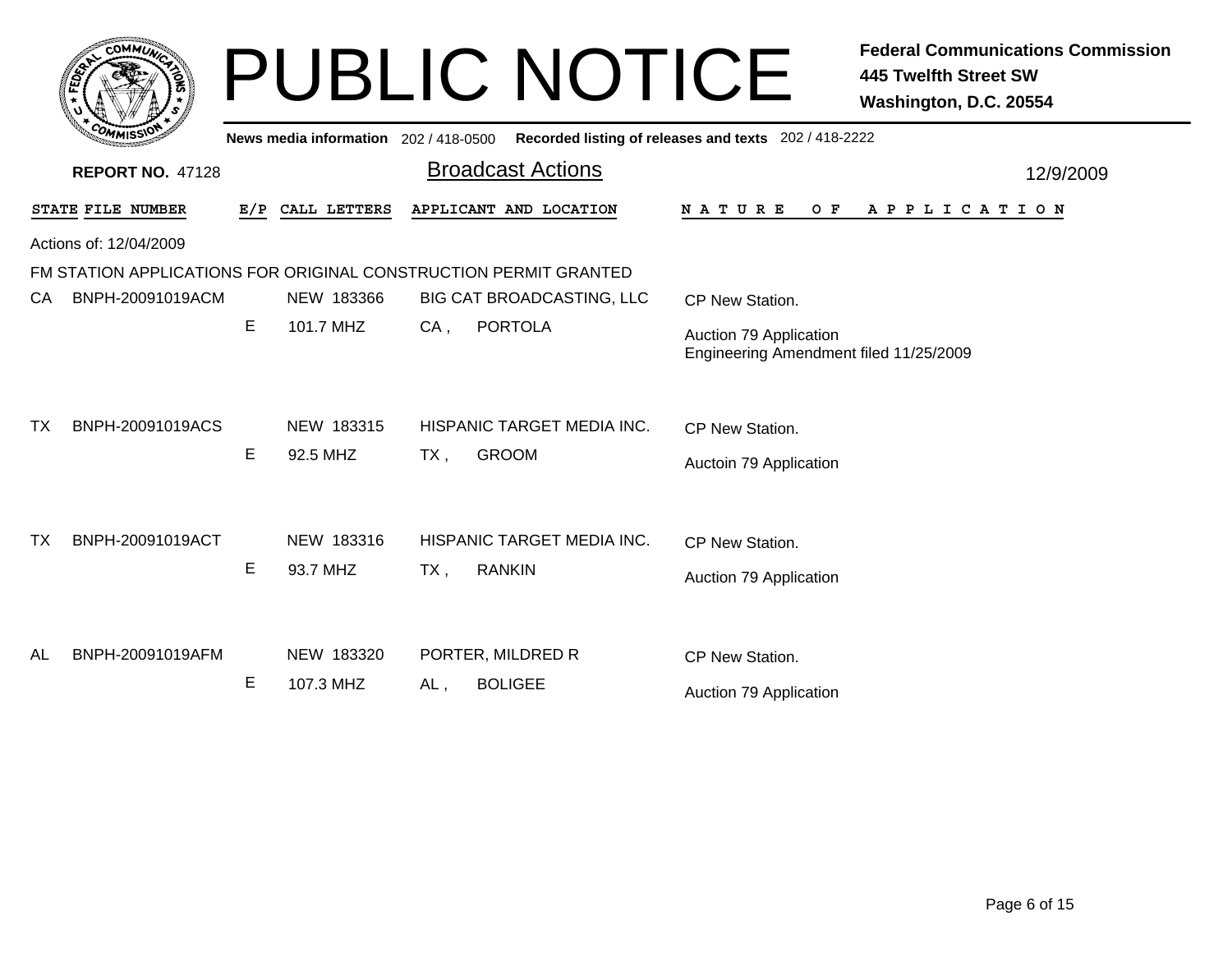|      |                                                                         |    |                                |                          | <b>PUBLIC NOTICE</b>        |                                                                                             | <b>Federal Communications Commission</b><br><b>445 Twelfth Street SW</b><br>Washington, D.C. 20554 |
|------|-------------------------------------------------------------------------|----|--------------------------------|--------------------------|-----------------------------|---------------------------------------------------------------------------------------------|----------------------------------------------------------------------------------------------------|
|      |                                                                         |    |                                |                          |                             | News media information 202 / 418-0500 Recorded listing of releases and texts 202 / 418-2222 |                                                                                                    |
|      | <b>REPORT NO. 47128</b>                                                 |    |                                | <b>Broadcast Actions</b> |                             |                                                                                             | 12/9/2009                                                                                          |
|      | STATE FILE NUMBER                                                       |    | E/P CALL LETTERS               | APPLICANT AND LOCATION   |                             | N A T U R E<br>O F                                                                          | A P P L I C A T I O N                                                                              |
|      | Actions of: 12/04/2009                                                  |    |                                |                          |                             |                                                                                             |                                                                                                    |
|      | FM STATION APPLICATIONS FOR MINOR CHANGE TO A LICENSED FACILITY GRANTED |    |                                |                          |                             |                                                                                             |                                                                                                    |
| WY l | BPH-20091125AEQ                                                         |    | KJXN 164154                    |                          | COCHISE MEDIA LICENSES, LLC | Minor change in licensed facilities.                                                        |                                                                                                    |
|      |                                                                         | Е  | 105.1 MHZ                      | WY, SOUTH PARK           |                             |                                                                                             |                                                                                                    |
|      | FM STATION APPLICATIONS FOR TRANSFER OF CONTROL GRANTED                 |    |                                |                          |                             |                                                                                             |                                                                                                    |
| KS.  | BTCH-20090714ACA                                                        |    | <b>KWGB 81915</b>              |                          | MELIA COMMUNICATIONS INC    | Voluntary Transfer of Control, as amended                                                   |                                                                                                    |
|      |                                                                         | E  | 97.9 MHZ                       | KS,<br><b>COLBY</b>      |                             | From: MARTIN MELIA AND KATHLEEN MELIA<br>To: MONTE M. MILLER, JR.<br>Form 315               |                                                                                                    |
| KS   | BTCH-20090714ACB                                                        |    | <b>KKCI 18076</b>              |                          | MELIA COMMUNICATIONS, INC.  | Voluntary Transfer of Control, as amended                                                   |                                                                                                    |
|      |                                                                         | E  | 102.5 MHZ                      | KS,<br><b>GOODLAND</b>   |                             | From: MARTIN MELIA AND KATHLEEN MELIA<br>To: MONTE M. MILLER, JR.<br>Form 315               |                                                                                                    |
|      | FM TRANSLATOR APPLICATIONS FOR LICENSE TO COVER GRANTED                 |    |                                |                          |                             |                                                                                             |                                                                                                    |
| GA   | BLFT-20091013ABV                                                        |    | W243Cl 147255 GEORGIA-CAROLINA |                          | RADIOCASTING COMPANY, LLC   | License to cover.                                                                           |                                                                                                    |
|      |                                                                         | E. | 96.5 MHZ                       | <b>ELBERTON</b><br>GA,   |                             |                                                                                             |                                                                                                    |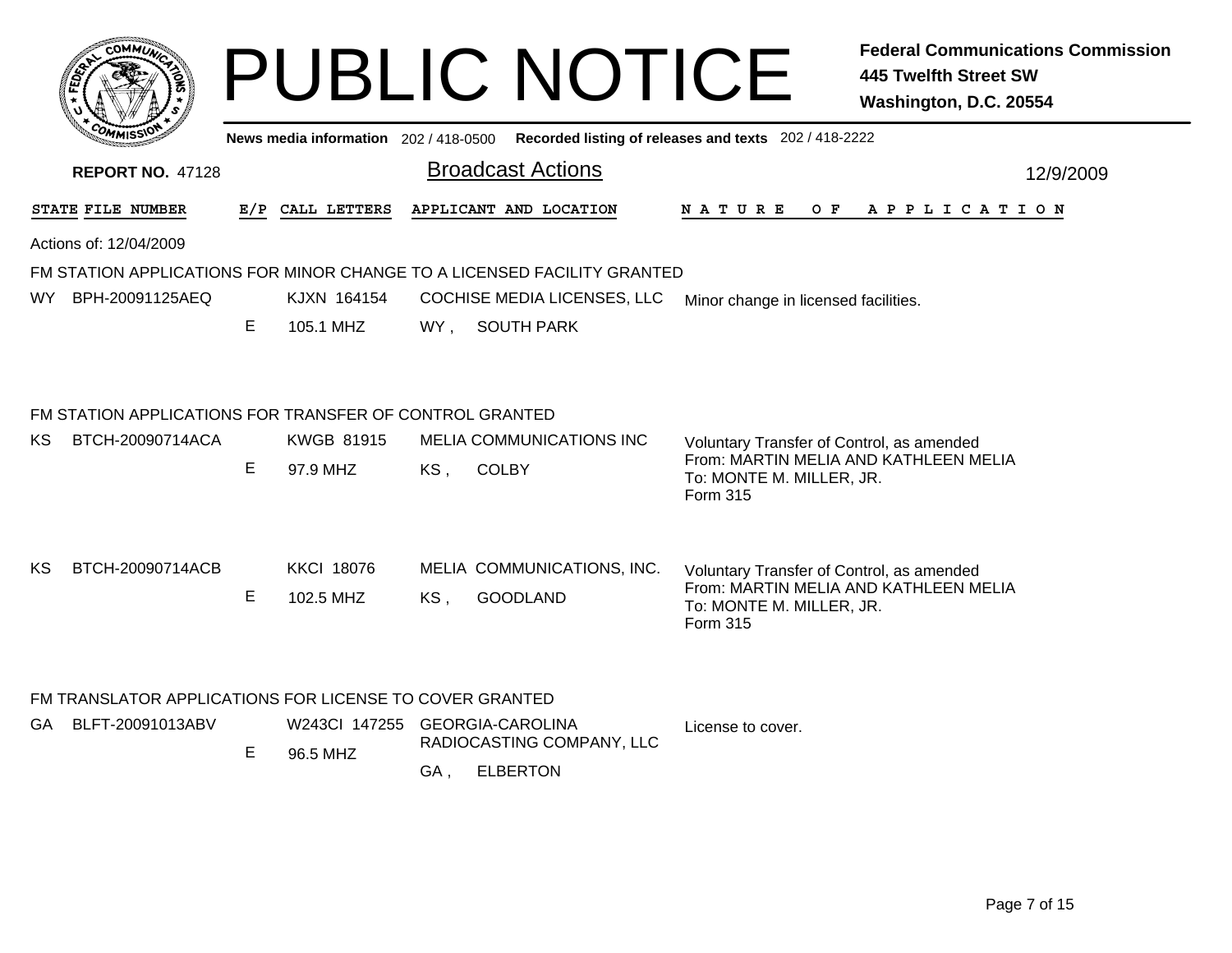|                         |                                                         |   |                                     |                         | <b>PUBLIC NOTICE</b>                                               |                                                       | <b>Federal Communications Commission</b><br><b>445 Twelfth Street SW</b><br>Washington, D.C. 20554 |  |  |  |
|-------------------------|---------------------------------------------------------|---|-------------------------------------|-------------------------|--------------------------------------------------------------------|-------------------------------------------------------|----------------------------------------------------------------------------------------------------|--|--|--|
|                         |                                                         |   | News media information 202/418-0500 |                         |                                                                    | Recorded listing of releases and texts 202 / 418-2222 |                                                                                                    |  |  |  |
| <b>REPORT NO. 47128</b> |                                                         |   |                                     |                         | <b>Broadcast Actions</b>                                           |                                                       | 12/9/2009                                                                                          |  |  |  |
|                         | STATE FILE NUMBER                                       |   | E/P CALL LETTERS                    |                         | APPLICANT AND LOCATION                                             | N A T U R E                                           | OF APPLICATION                                                                                     |  |  |  |
|                         | Actions of: 12/04/2009                                  |   |                                     |                         |                                                                    |                                                       |                                                                                                    |  |  |  |
|                         | FM TRANSLATOR APPLICATIONS FOR LICENSE TO COVER GRANTED |   |                                     |                         |                                                                    |                                                       |                                                                                                    |  |  |  |
| WI                      | BLFT-20091124AIQ                                        | E | <b>W243CM</b><br>155954             | WI,                     | RESULTS BROADCASTING, INC.<br><b>SHAWANO</b>                       | License to cover.                                     |                                                                                                    |  |  |  |
|                         |                                                         |   | 96.5 MHZ                            |                         |                                                                    |                                                       |                                                                                                    |  |  |  |
| CO.                     | BLFT-20091125AAA                                        | E | 93.3 MHZ                            | INC.<br>CO <sub>1</sub> | K227BS 142150 CEDAR COVE BROADCASTING,<br><b>ESTES PARK</b>        | License to cover.                                     |                                                                                                    |  |  |  |
| CA                      | BLFT-20091125AAQ                                        | E | K216FM 92354<br>91.1 MHZ            | $CA$ ,                  | LIFE ON THE WAY<br>COMMUNICATIONS, INC.<br><b>PACOIMA</b>          | License to cover.                                     |                                                                                                    |  |  |  |
| NY                      | BLFT-20091125ACW                                        | E | W270BY 86524<br>101.9 MHZ           | NY,                     | CALVARY CHAPEL OF THE<br>FINGER LAKES, INC.<br><b>WATKINS GLEN</b> | License to cover.                                     |                                                                                                    |  |  |  |
| IN                      | BLFT-20091125ADH                                        | E | W231CB<br>150595<br>94.1 MHZ        | INC.<br>IN,             | KASPAR BROADCASTING CO.,<br><b>FRANKFORT</b>                       | License to cover.                                     |                                                                                                    |  |  |  |
|                         |                                                         |   |                                     |                         |                                                                    |                                                       |                                                                                                    |  |  |  |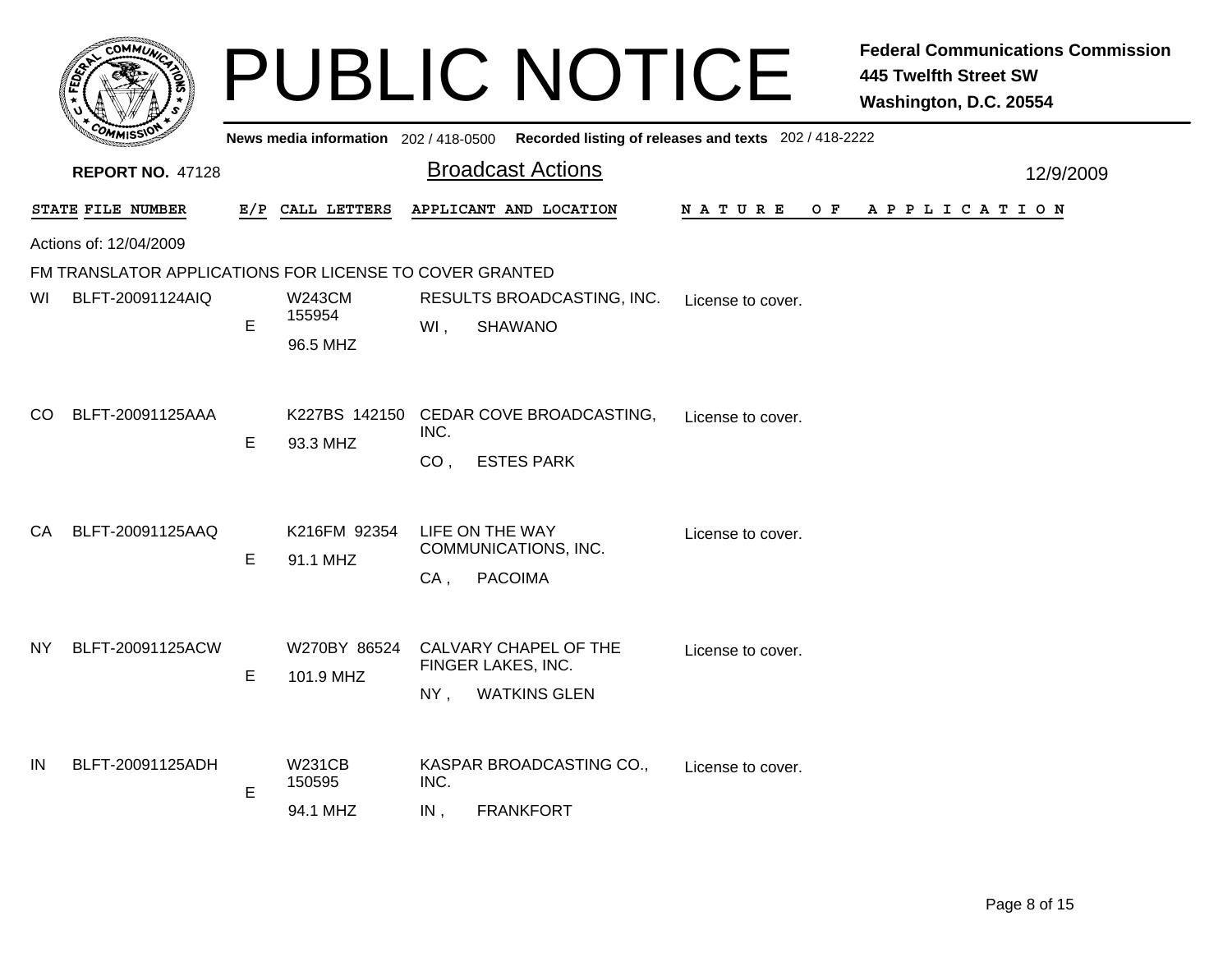|      | <b>COMMUT</b>                                           |     |                                       |             | <b>PUBLIC NOTICE</b>                                                    |                                                       | <b>Federal Communications Commission</b><br><b>445 Twelfth Street SW</b><br>Washington, D.C. 20554 |
|------|---------------------------------------------------------|-----|---------------------------------------|-------------|-------------------------------------------------------------------------|-------------------------------------------------------|----------------------------------------------------------------------------------------------------|
|      |                                                         |     | News media information 202 / 418-0500 |             |                                                                         | Recorded listing of releases and texts 202 / 418-2222 |                                                                                                    |
|      | <b>REPORT NO. 47128</b>                                 |     |                                       |             | <b>Broadcast Actions</b>                                                |                                                       | 12/9/2009                                                                                          |
|      | STATE FILE NUMBER                                       | E/P | CALL LETTERS                          |             | APPLICANT AND LOCATION                                                  | N A T U R E<br>O F                                    | A P P L I C A T I O N                                                                              |
|      | Actions of: 12/04/2009                                  |     |                                       |             |                                                                         |                                                       |                                                                                                    |
|      | FM TRANSLATOR APPLICATIONS FOR LICENSE TO COVER GRANTED |     |                                       |             |                                                                         |                                                       |                                                                                                    |
| NM - | BLFT-20091125AFU                                        | E   | 101.3 MHZ                             | INC.<br>NM, | K267BK 149424 EDGEWATER BROADCASTING,<br><b>ARTESIA</b>                 | License to cover.                                     |                                                                                                    |
| TX.  | BLFT-20091130AJG                                        | E   | K284AH 87144<br>104.7 MHZ             | $TX$ ,      | <b>HOUSTON CHRISTIAN</b><br>BROADCASTERS, INC.<br><b>MENDOZA</b>        | License to cover.                                     |                                                                                                    |
| MN.  | BLFT-20091130ALG                                        | E   | W265BT<br>140198<br>100.9 MHZ         | MN,         | <b>HEARTLAND CHRISTIAN</b><br><b>BROADCASTERS, INC.</b><br><b>TOWER</b> | License to cover.                                     |                                                                                                    |
| AL   | BLFT-20091203AHG                                        | E   | W234BO<br>150999<br>94.7 MHZ          | $AL$ ,      | RADIO ASSIST MINISTRY, INC.<br><b>ENTERPRISE</b>                        | License to cover.                                     |                                                                                                    |
| AL   | BLFT-20091203All                                        | E   | <b>W286AQ</b><br>150242<br>105.1 MHZ  | AL,         | <b>WILLIAM NEECK</b><br><b>NORTHPORT</b>                                | License to cover.                                     |                                                                                                    |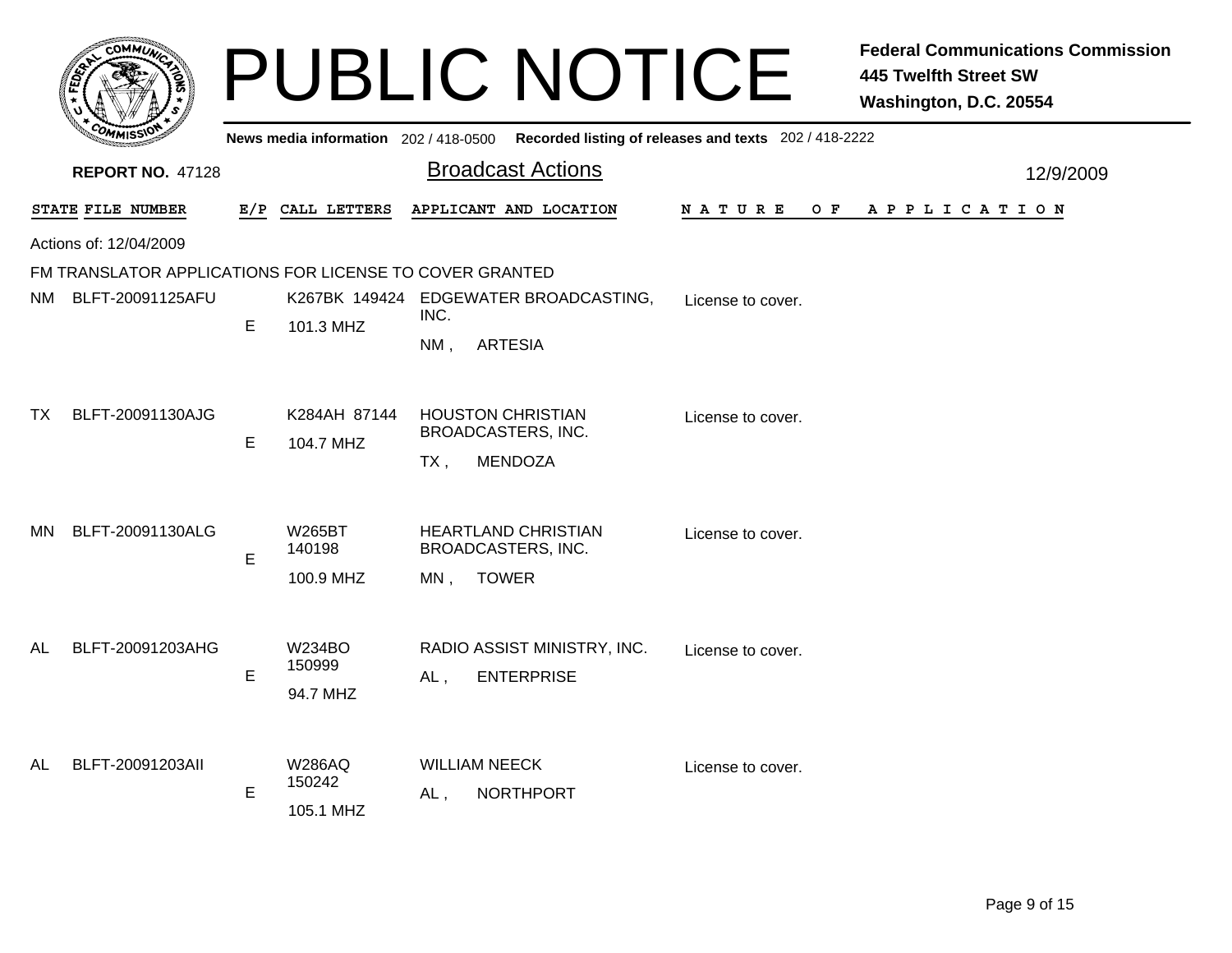|           | <b>COMMUT</b>                                                    |     |                                       |                    | <b>PUBLIC NOTICE</b>                                                                                                    |                                                       | <b>Federal Communications Commission</b><br><b>445 Twelfth Street SW</b><br>Washington, D.C. 20554 |  |  |  |  |
|-----------|------------------------------------------------------------------|-----|---------------------------------------|--------------------|-------------------------------------------------------------------------------------------------------------------------|-------------------------------------------------------|----------------------------------------------------------------------------------------------------|--|--|--|--|
|           |                                                                  |     | News media information 202 / 418-0500 |                    |                                                                                                                         | Recorded listing of releases and texts 202 / 418-2222 |                                                                                                    |  |  |  |  |
|           | <b>Broadcast Actions</b><br><b>REPORT NO. 47128</b><br>12/9/2009 |     |                                       |                    |                                                                                                                         |                                                       |                                                                                                    |  |  |  |  |
|           | STATE FILE NUMBER                                                | E/P | CALL LETTERS                          |                    | APPLICANT AND LOCATION                                                                                                  | N A T U R E<br>O F                                    | A P P L I C A T I O N                                                                              |  |  |  |  |
|           | Actions of: 12/04/2009                                           |     |                                       |                    |                                                                                                                         |                                                       |                                                                                                    |  |  |  |  |
| UT        | BPFT-20091119AAA                                                 | E   | <b>K285GC</b><br>144766<br>104.9 MHZ  | UT.                | FM TRANSLATOR APPLICATIONS FOR MINOR CHANGE TO A LICENSED FACILITY GRANTED<br>SUN VALLEY RADIO, INC.<br><b>LAKETOWN</b> |                                                       | Minor change in licensed facilities, callsign K290BQ.                                              |  |  |  |  |
| AZ        | BPFT-20091130AOZ                                                 | Е   | K294BU 54322<br>106.7 MHZ             | AZ,                | CAMERON BROADCASTING, INC.<br><b>LAKE HAVASU CITY</b>                                                                   |                                                       | Minor change in licensed facilities, callsign K295BN.                                              |  |  |  |  |
| <b>SC</b> | BPFT-20091130AQO                                                 | Е   | <b>W231BA</b><br>156208<br>94.1 MHZ   | SC,                | TOWER ABOVE MEDIA LLC<br>SPARTANBURG                                                                                    |                                                       | Minor change in licensed facilities, callsign W231BA.                                              |  |  |  |  |
| <b>TX</b> | BPFT-20091130ARV                                                 | Е   | K227BJ 142024<br>93.3 MHZ             | AMARILLO<br>$TX$ , | <b>GRACE COMUNITY CHURCH OF</b><br><b>PLAINVIEW</b>                                                                     |                                                       | Minor change in licensed facilities, callsign K227BJ.                                              |  |  |  |  |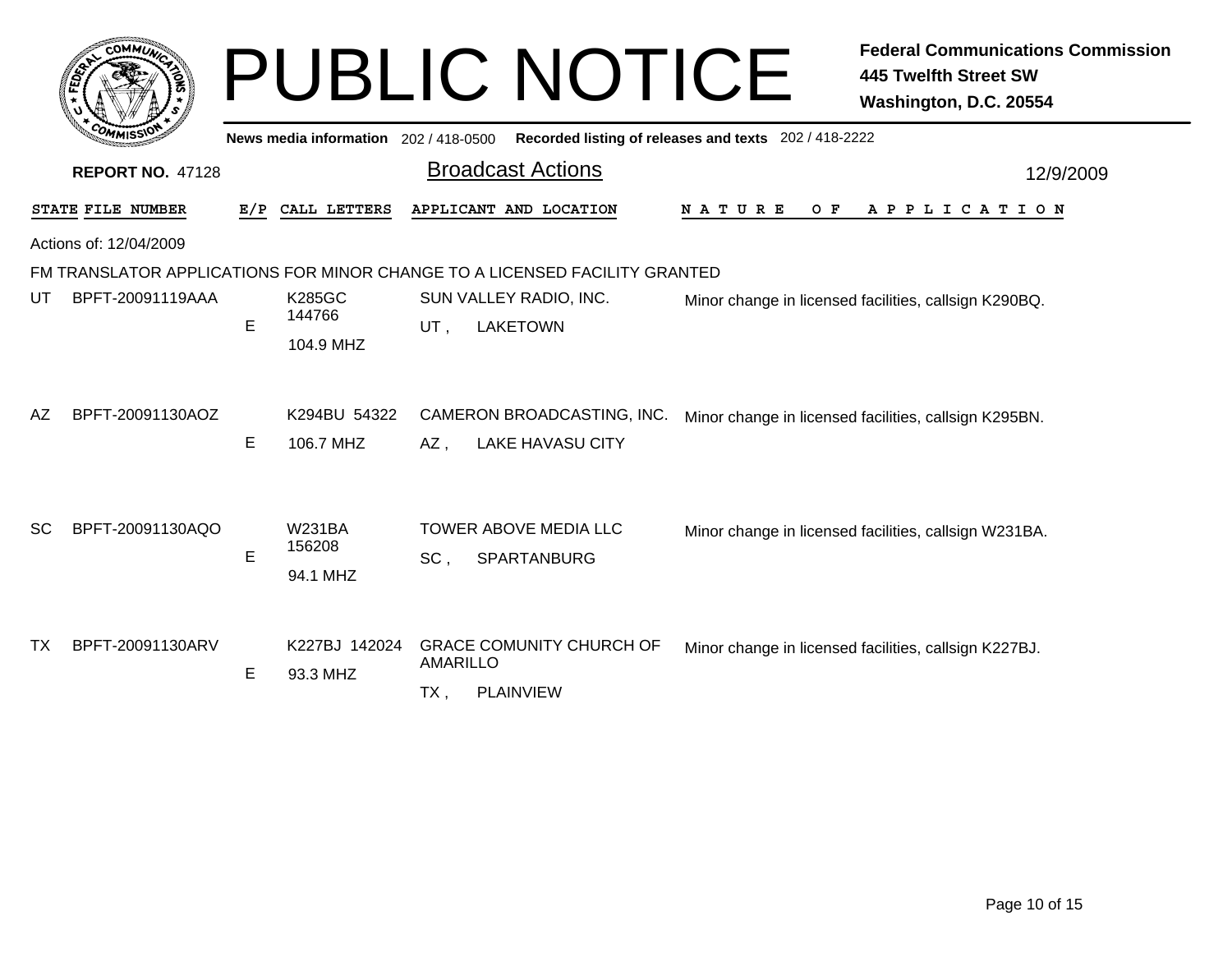|     | $c$ OMM $\vec{u}$       |     |                                           | <b>PUBLIC NOTICE</b>                                                                       |                                                                             | <b>Federal Communications Commission</b><br><b>445 Twelfth Street SW</b><br>Washington, D.C. 20554 |
|-----|-------------------------|-----|-------------------------------------------|--------------------------------------------------------------------------------------------|-----------------------------------------------------------------------------|----------------------------------------------------------------------------------------------------|
|     |                         |     | News media information 202 / 418-0500     |                                                                                            | Recorded listing of releases and texts 202 / 418-2222                       |                                                                                                    |
|     | <b>REPORT NO. 47128</b> |     |                                           | <b>Broadcast Actions</b>                                                                   |                                                                             | 12/9/2009                                                                                          |
|     | STATE FILE NUMBER       | E/P | CALL LETTERS                              | APPLICANT AND LOCATION                                                                     | N A T U R E<br>O F                                                          | A P P L I C A T I O N                                                                              |
|     | Actions of: 12/04/2009  |     |                                           |                                                                                            |                                                                             |                                                                                                    |
|     |                         |     |                                           | DIGITAL TRANSLATOR OR DIGITAL LPTV APPLICATIONS FOR DIGITAL FLASH CUT GRANTED              |                                                                             |                                                                                                    |
| PR. | BDFCDTL-20090824ABZ     | E   | WWXY-LD<br>64856<br>CHAN-38               | <b>HECTOR MARCANO MARTINEZ</b><br>PR,<br><b>SAN JUAN</b>                                   | Minor change of callsign WWXY-LP.<br>Engineering Amendment filed 11/25/2009 |                                                                                                    |
| NC. | BDFCDTT-20091013ADS     | E   | W25AY-D<br>68993<br>CHAN-25               | UNIVERSITY OF NORTH<br><b>CAROLINA</b><br><b>JEFFERSON</b><br>NC,                          | Minor change of callsign W25AY.<br>Engineering Amendment filed 11/12/2009   |                                                                                                    |
| UT  | BDFCDTT-20091022ACO     | Е   | K25HF-D 22212<br>CHAN-25                  | <b>COMMUNITY TELEVISION OF</b><br>UTAH LICENSE, LLC<br>UT,<br><b>HEBER CITY</b>            | Minor change of callsign K25HF.<br>Engineering Amendment filed 11/17/2009   |                                                                                                    |
| OR. | BDFCDTL-20091102AAI     | E   | K <sub>18</sub> GB-D<br>129254<br>CHAN-18 | <b>BETTER LIFE TELEVISION</b><br><b>MEDFORD</b><br>OR,                                     | Minor change of callsign K18GB.                                             |                                                                                                    |
| CO. | BDFCDTT-20091102ACN     | Е   | K46CY-D 6065<br>CHAN-46                   | <b>BOARD OF LOGAN COUNTY</b><br><b>COMMISSIONERS</b><br><b>STERLING</b><br>CO <sub>1</sub> | Minor change of callsign K46CY.                                             |                                                                                                    |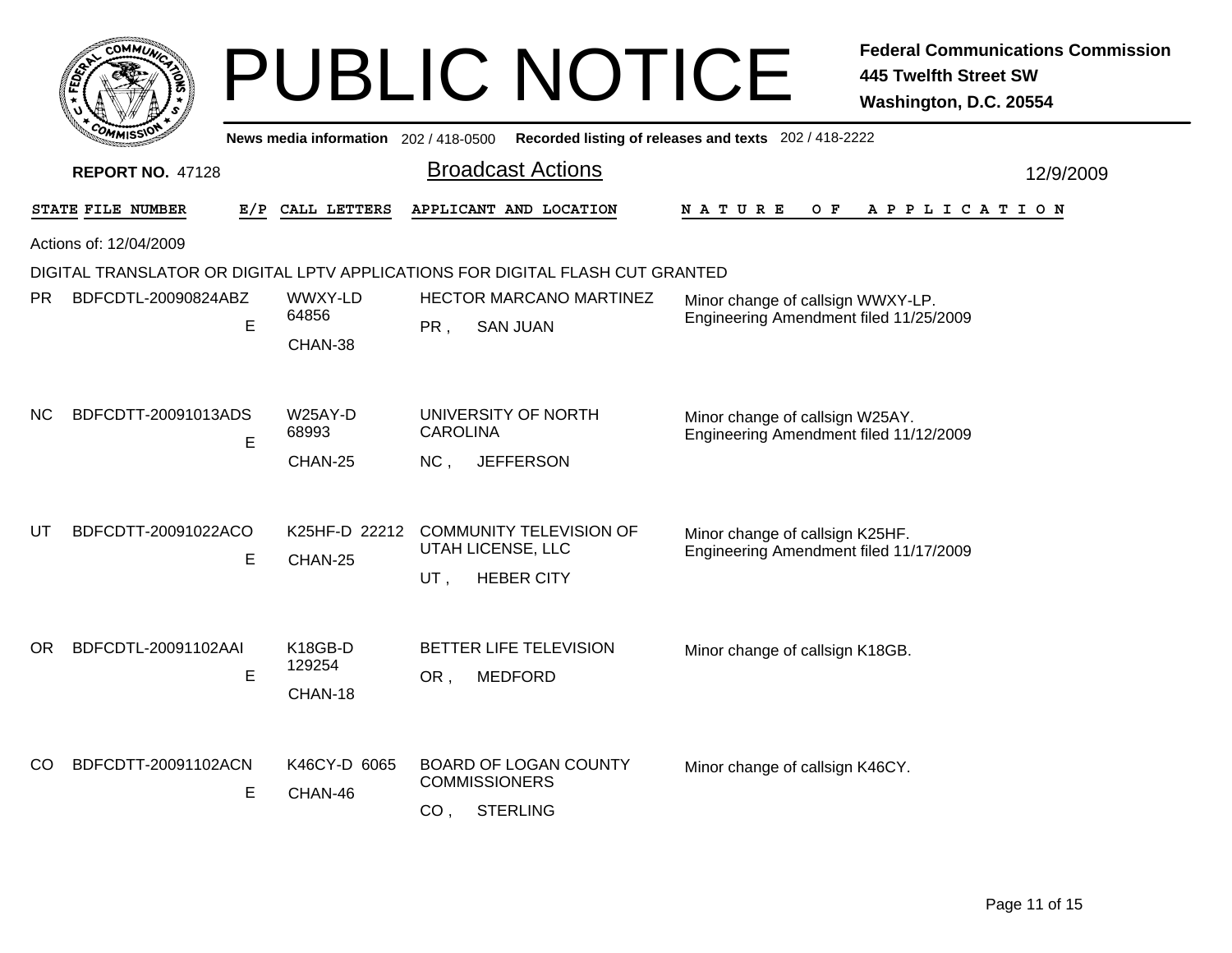|     |                         |   |                                       | <b>PUBLIC NOTICE</b>                                                               |                                                       | <b>Federal Communications Commission</b><br><b>445 Twelfth Street SW</b><br>Washington, D.C. 20554 |
|-----|-------------------------|---|---------------------------------------|------------------------------------------------------------------------------------|-------------------------------------------------------|----------------------------------------------------------------------------------------------------|
|     |                         |   | News media information 202 / 418-0500 |                                                                                    | Recorded listing of releases and texts 202 / 418-2222 |                                                                                                    |
|     | <b>REPORT NO. 47128</b> |   |                                       | <b>Broadcast Actions</b>                                                           |                                                       | 12/9/2009                                                                                          |
|     | STATE FILE NUMBER       |   | E/P CALL LETTERS                      | APPLICANT AND LOCATION                                                             | N A T U R E<br>O F                                    | A P P L I C A T I O N                                                                              |
|     | Actions of: 12/04/2009  |   |                                       |                                                                                    |                                                       |                                                                                                    |
|     |                         |   |                                       | DIGITAL TRANSLATOR OR DIGITAL LPTV APPLICATIONS FOR DIGITAL FLASH CUT GRANTED      |                                                       |                                                                                                    |
| OR  | BDFCDTL-20091102ACX     | E | K14MQ-D 8312<br>CHAN-14               | <b>CALIFORNIA OREGON</b><br>BROADCASTING, INC.<br><b>COOS BAY</b><br>OR,           | Minor change of callsign K14MQ.                       |                                                                                                    |
| OR. | BDFCDTL-20091102ACY     | E | K30BN-D 8246<br>CHAN-30               | <b>CALIFORNIA OREGON</b><br>BROADCASTING, INC.<br><b>COOS BAY</b><br>OR,           | Minor change of callsign K30BN.                       |                                                                                                    |
| OR. | BDFCDTL-20091102ACZ     | E | K36BX-D 8307<br>CHAN-36               | <b>CALIFORNIA OREGON</b><br><b>BROADCASTING, INC.</b><br><b>COOS BAY</b><br>OR,    | Minor change of callsign K36BX.                       |                                                                                                    |
| OR. | BDFCDTV-20091102ADA     | E | K07JT-D 8276<br>CHAN-7                | CALIFORNIA OREGON<br>BROADCASTING, INC.<br>OR,<br><b>BROOKINGS</b>                 | Minor change of callsign K07JT.                       |                                                                                                    |
| OR. | BDFCDTV-20091102ADB     | E | K08AK-D 8277<br>CHAN-8                | <b>CALIFORNIA OREGON</b><br><b>BROADCASTING, INC.</b><br>PORT ORFORD, ETC.<br>OR , | Minor change of callsign K08AK.                       |                                                                                                    |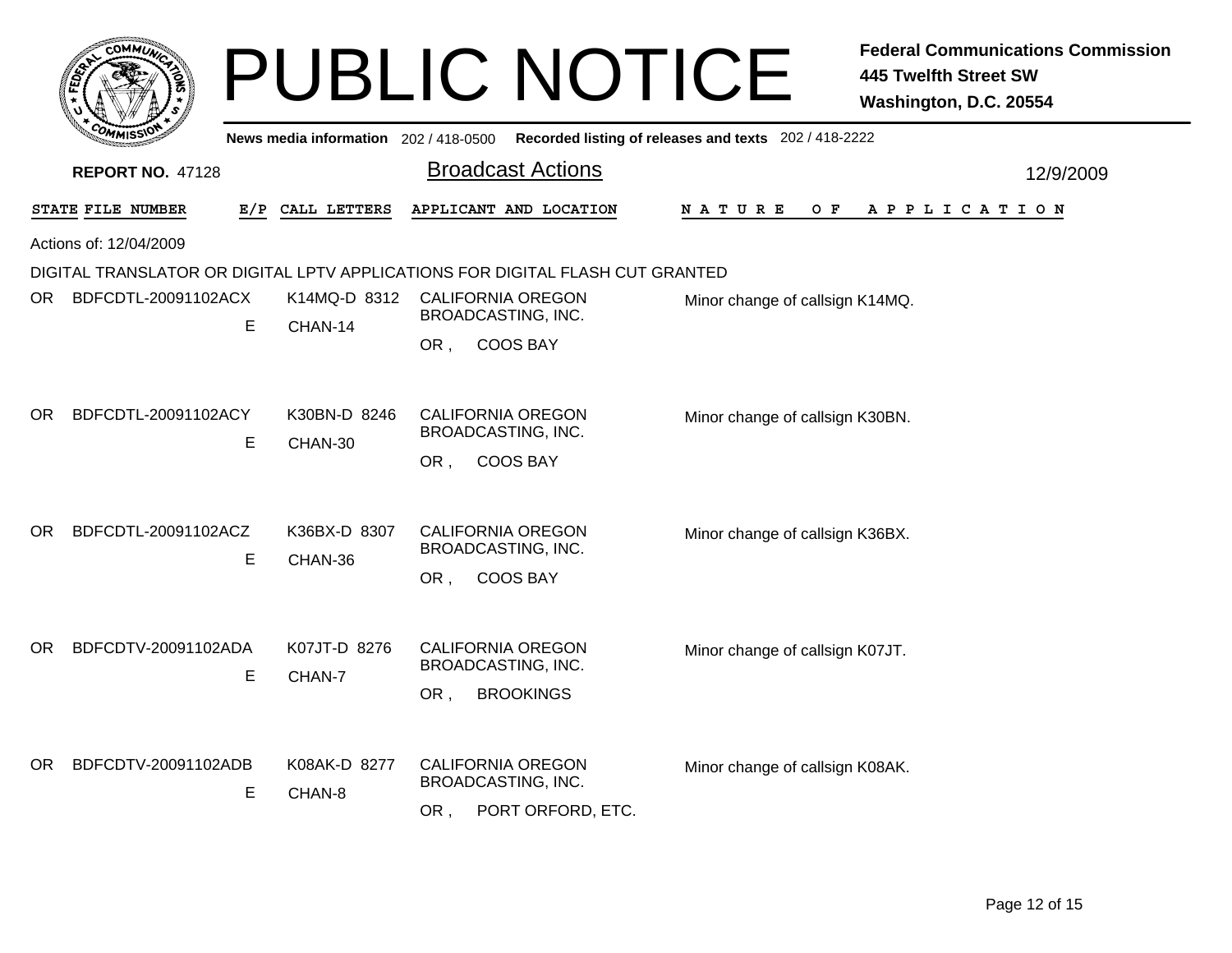|           | сомм <i>и</i>           |     |                                       | <b>PUBLIC NOTICE</b>                                                          |                                                       | <b>Federal Communications Commission</b><br><b>445 Twelfth Street SW</b><br>Washington, D.C. 20554 |
|-----------|-------------------------|-----|---------------------------------------|-------------------------------------------------------------------------------|-------------------------------------------------------|----------------------------------------------------------------------------------------------------|
|           |                         |     | News media information 202 / 418-0500 |                                                                               | Recorded listing of releases and texts 202 / 418-2222 |                                                                                                    |
|           | <b>REPORT NO. 47128</b> |     |                                       | <b>Broadcast Actions</b>                                                      |                                                       | 12/9/2009                                                                                          |
|           | STATE FILE NUMBER       | E/P | CALL LETTERS                          | APPLICANT AND LOCATION                                                        | <b>NATURE</b><br>O F                                  | APPLICATION                                                                                        |
|           | Actions of: 12/04/2009  |     |                                       |                                                                               |                                                       |                                                                                                    |
|           |                         |     |                                       | DIGITAL TRANSLATOR OR DIGITAL LPTV APPLICATIONS FOR DIGITAL FLASH CUT GRANTED |                                                       |                                                                                                    |
| OR.       | BDFCDTT-20091102ADC     | E   | K25EN-D 8299                          | <b>CALIFORNIA OREGON</b><br><b>BROADCASTING, INC.</b>                         | Minor change of callsign K25EN.                       |                                                                                                    |
|           |                         |     | CHAN-25                               | <b>GOLD BEACH</b><br>OR.                                                      |                                                       |                                                                                                    |
| OR.       | BDFCDTL-20091102ADD     |     | K39CL-D 8296                          | <b>CALIFORNIA OREGON</b>                                                      | Minor change of callsign K39CL.                       |                                                                                                    |
|           |                         | Е   | CHAN-39                               | BROADCASTING, INC.                                                            |                                                       |                                                                                                    |
|           |                         |     |                                       | YONCALLA<br>OR.                                                               |                                                       |                                                                                                    |
| OR.       | BDFCDTL-20091102ADE     |     | K32FI-D 8302                          | CALIFORNIA OREGON                                                             | Minor change of callsign K32FI.                       |                                                                                                    |
|           |                         | E   | CHAN-32                               | BROADCASTING, INC.                                                            |                                                       |                                                                                                    |
|           |                         |     |                                       | YONCALLA<br>OR,                                                               |                                                       |                                                                                                    |
|           |                         |     |                                       |                                                                               |                                                       |                                                                                                    |
| <b>CA</b> | BDFCDTL-20091102ADF     |     | K47DV-D 8252                          | <b>CALIFORNIA OREGON</b><br><b>BROADCASTING, INC.</b>                         | Minor change of callsign K47DV.                       |                                                                                                    |
|           |                         | Е   | CHAN-47                               | <b>SOUTH YREKA</b><br>CA,                                                     |                                                       |                                                                                                    |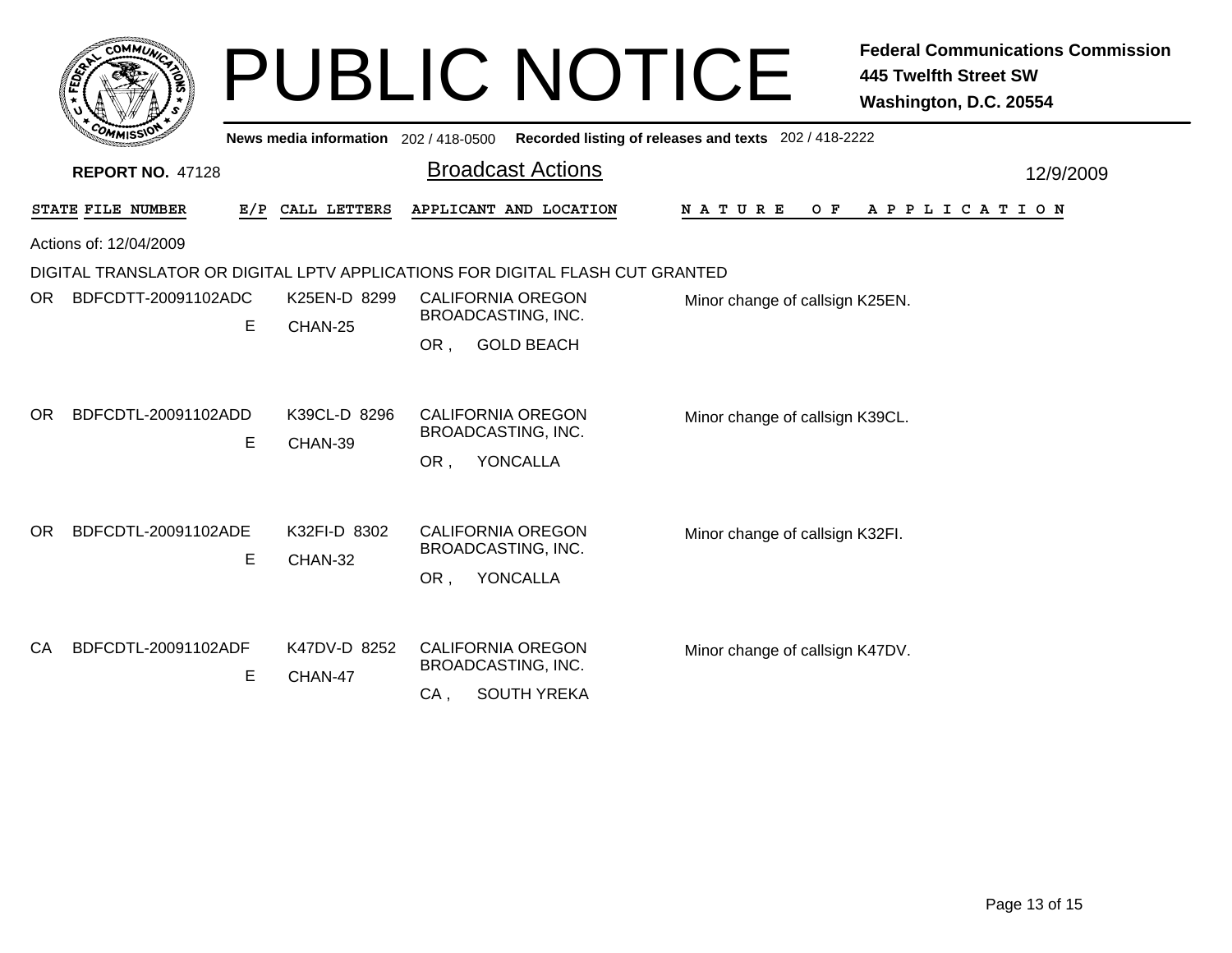|     | <b>COMMUN</b>           |     |                                       | <b>PUBLIC NOTICE</b>                                                      |                                                            | <b>Federal Communications Commission</b><br><b>445 Twelfth Street SW</b><br>Washington, D.C. 20554 |
|-----|-------------------------|-----|---------------------------------------|---------------------------------------------------------------------------|------------------------------------------------------------|----------------------------------------------------------------------------------------------------|
|     |                         |     | News media information $202/418-0500$ |                                                                           | Recorded listing of releases and texts 202 / 418-2222      |                                                                                                    |
|     | <b>REPORT NO. 47128</b> |     |                                       | <b>Broadcast Actions</b>                                                  |                                                            | 12/9/2009                                                                                          |
|     | STATE FILE NUMBER       | E/P | CALL LETTERS                          | APPLICANT AND LOCATION                                                    | <b>NATURE</b><br>O F                                       | APPLICATION                                                                                        |
|     | Actions of: 12/04/2009  |     |                                       |                                                                           |                                                            |                                                                                                    |
|     |                         |     |                                       | DIGITAL TRANSLATOR OR DIGITAL LPTV APPLICATIONS FOR CP EXTENSION GRANTED  |                                                            |                                                                                                    |
|     | MO BEP-20091007ACV      |     | K54FX 48531                           | NEW LIFE EVANGELISTIC<br>CENTER, INC.                                     | Extension of time to complete digital construction permit: |                                                                                                    |
|     |                         | E   | CHAN-39                               | SPRINGFIELD<br>MO.                                                        | BDISDTL-20060331AZU                                        |                                                                                                    |
| МO  | BEP-20091007ACW         | E   | K64FW 48515<br>CHAN-36                | <b>NEW LIFE EVANGELISTIC</b><br>CENTER, INC.<br>MO, JOPLIN                | BDISDTL-20060331AYL                                        | Extension of time to complete digital construction permit:                                         |
| MO. | BEP-20091007ADK         | E   | K61GJ 48532<br>CHAN-48                | <b>NEW LIFE EVANGELISTIC</b><br>CENTER, INC.<br>MO, AURORA                | BDISDTL-20060331AXX                                        | Extension of time to complete digital construction permit:                                         |
| AR  | BEP-20091007ADM         | E   | K54FH 48535<br>CHAN-47                | <b>NEW LIFE EVANGELISTIC</b><br>CENTER, INC<br>AR,<br><b>GREEN FOREST</b> | BDISDTL-20060331AYO                                        | Extension of time to complete digital construction permit:                                         |
| MO. | BEP-20091007ADQ         | E   | K64FQ 48522<br>CHAN-38                | NEW LIFE EVANGELISTIC<br>CENTER, INC.<br>$MO$ ,<br><b>LEBANON</b>         | BDISDTL-20060331AZM                                        | Extension of time to complete digital construction permit:                                         |